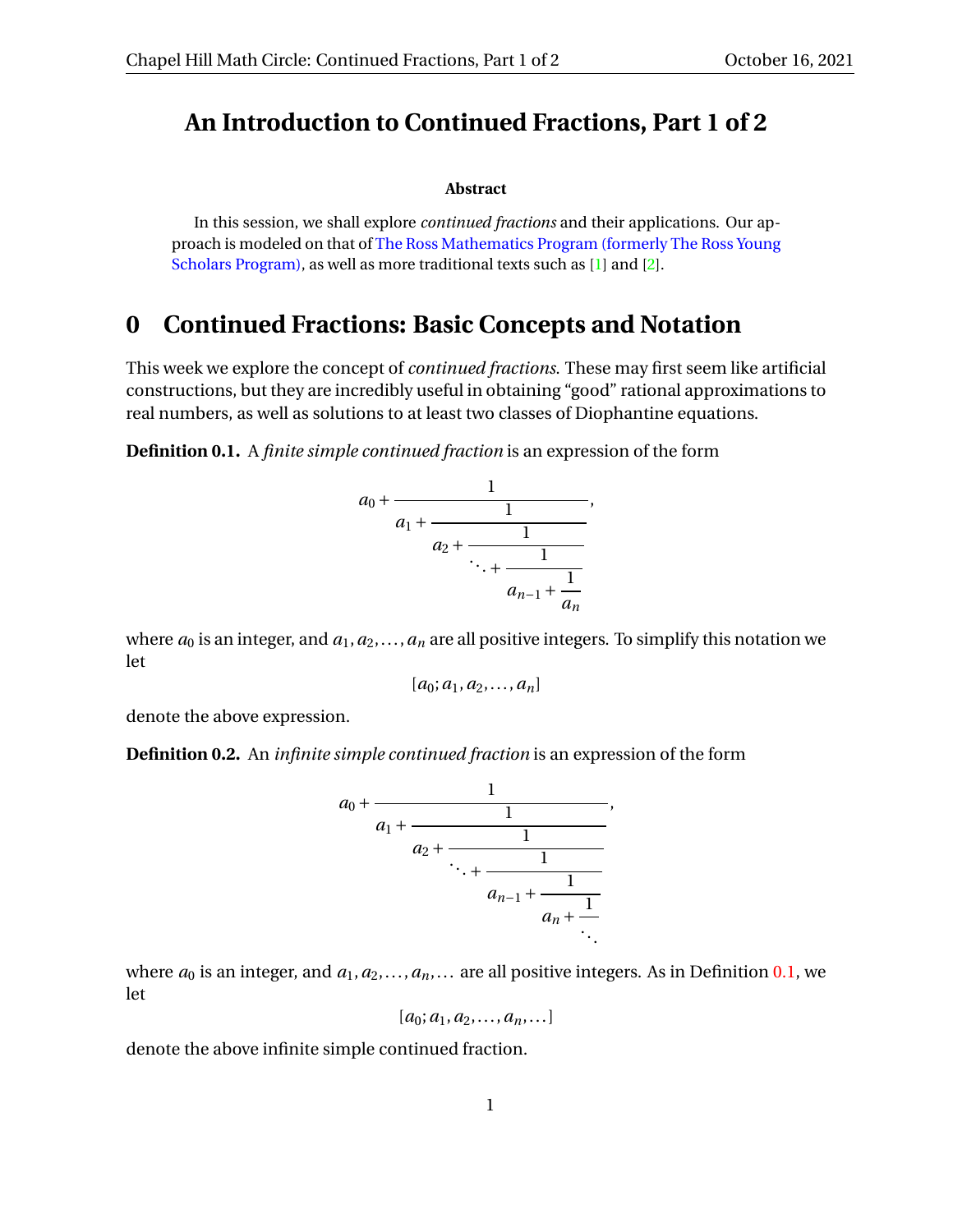The "simple" in "simple continued fraction" refers to the fact that all the numerators in this expression are equal to 1. Since we shall be considering *only* simple continued fractions, we consider "simple" to be implicit in the discussion below.

**Definition 0.3.** Let  $\alpha := [a_0; a_1, a_2, \ldots, a_n, \ldots]$  be an infinite simple continued fraction. We say that  $\alpha$  is *periodic* if the sequence eventually repeats. That is,  $\alpha$  is periodic if and only if it is of the form

 $[a_0; a_1, \ldots, a_k, a_{k+1}, \ldots, a_m, a_{k+1}, \ldots, a_m, \ldots].$ 

We denote a periodic infinite continued fraction as above by

 $[a_0; a_1, \ldots, a_k, \dot{a}_{k+1}, \ldots, \dot{a}_m]$ 

or

 $[a_0; a_1, \ldots, a_k, \overline{a_{k+1}, \ldots, a_m}].$ 

**Definition 0.4.** Let  $\alpha$  be either a simple finite continued fraction or an infinite simple con-tinued fraction as in Definitions [0.1](#page-0-0) and [0.2.](#page-0-1) Further, let *k* be an integer with  $0 \le k \le n$ . Then the *k*th *convergent* to *α* is the finite continued fraction

$$
\alpha_k := [a_0; a_1, \ldots, a_k].
$$

**Definition 0.5.** Let  $\alpha$  be either a finite or infinite simple continued fraction as above. Then the *magic table* for *α* is an array of the form

|  |                                                                                                                          |  | $a_0 \mid a_1 \mid a_2 \mid a_3 \mid a_4 \mid a_5 \mid \cdots$ |  |  |
|--|--------------------------------------------------------------------------------------------------------------------------|--|----------------------------------------------------------------|--|--|
|  | $\mid 0 \mid 1 \parallel P_0 \mid P_1 \mid P_2 \mid P_3 \mid P_4 \mid P_5 \mid \cdots$                                   |  |                                                                |  |  |
|  | $\mid$ 1 $\mid$ 0 $\mid\mid$ $Q_{0} \mid$ $\mid$ $Q_{1} \mid$ $Q_{2} \mid$ $Q_{3} \mid$ $Q_{4} \mid$ $Q_{5} \mid \cdots$ |  |                                                                |  |  |

The  $P_j$  and  $Q_j$  are integers defined by the following recurrence relations:

| $P_{-2} := 0$                  | $Q_{-2} := 1$                   |
|--------------------------------|---------------------------------|
| $P_{-1} := 1$                  | $Q_{-1} := 1$                   |
| $P_0 := a_0$                   | $Q_0 := 1$                      |
| $P_k := a_k P_{k-1} + P_{k-2}$ | $Q_k := a_k Q_{k-1} + Q_{k-2}.$ |

<span id="page-1-0"></span>**Example 0.6.** Let  $\alpha := [3; 1, 2, 4]$ . Then the magic table for  $\alpha$  is

|   |   | 3 |   |   | 4  |
|---|---|---|---|---|----|
| 0 |   | 3 | 4 |   | 48 |
|   | 0 |   |   | 3 | 13 |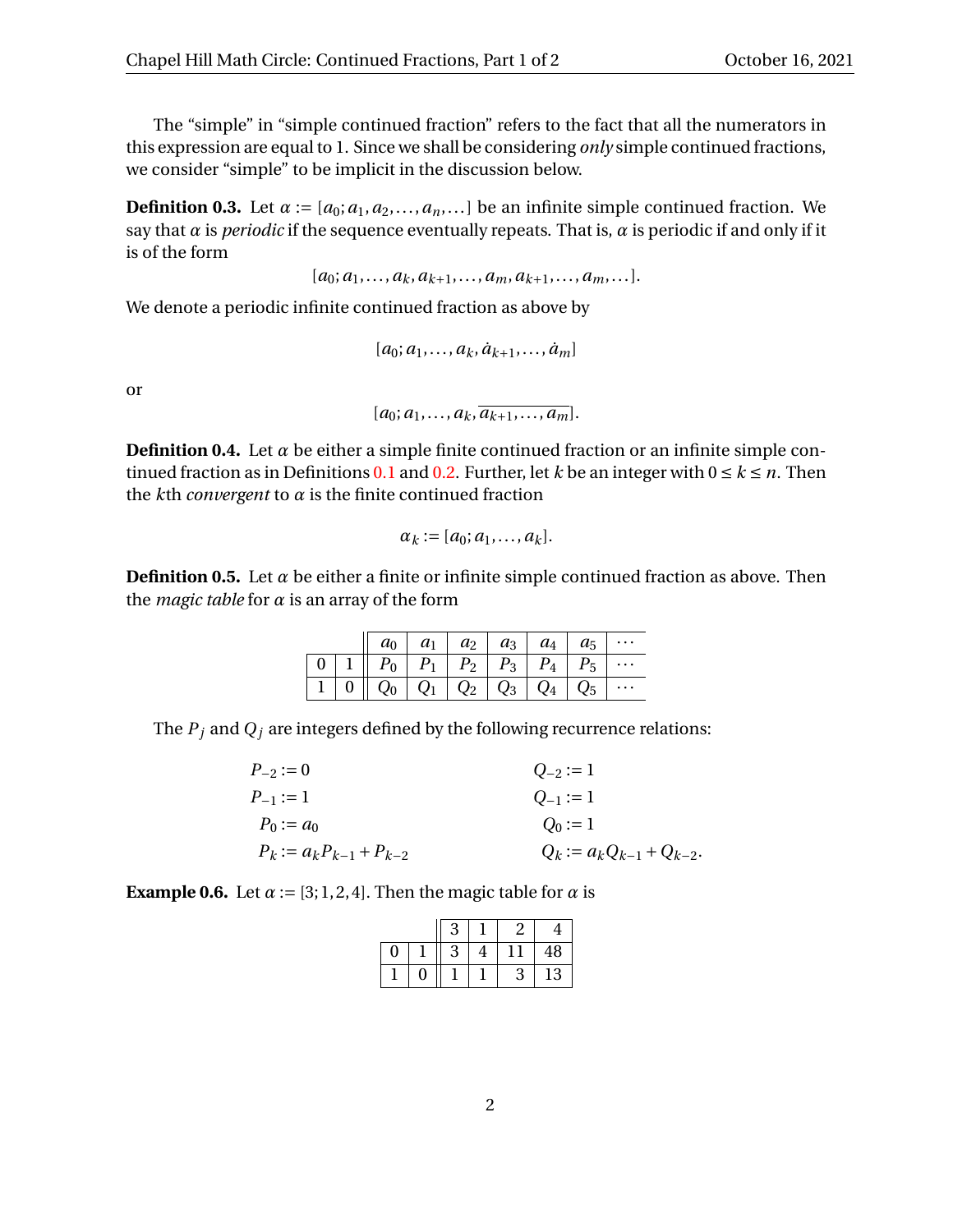# **1 Introductory Exercises**

Let's begin with some simple computational exercises about computations with continued fractions.

1.1 Simplify [−1; 7, 2] as a fraction of the form *P*/*Q*, where *P*,*Q* are integers, *Q* > 0, and *P*/*Q* is in lowest terms.

1.2 Compute, as above, [0; 9, 1, 3].

1.3 Compute the continued fraction expansion for  $\frac{29}{11}$ . What is the magic table for this continued fraction expansion?

- <span id="page-2-0"></span>1.4 Compute each convergent for  $\alpha := [4; 2, 1, 3]$ . Further, construct the magic table for  $\alpha$ . *Note:* Compare the magic table for  $\alpha$  to that given in Example [#0.6](#page-1-0) above, too.
- 1.5 Compute the infinite continued fraction for  $\sqrt{2}$ , and compute the first few entries of its magic table. Further, compute values of  $P_k^2$  $k^2 - 2Q_k^2$  $\frac{2}{k}$  for the first few columns of the magic table.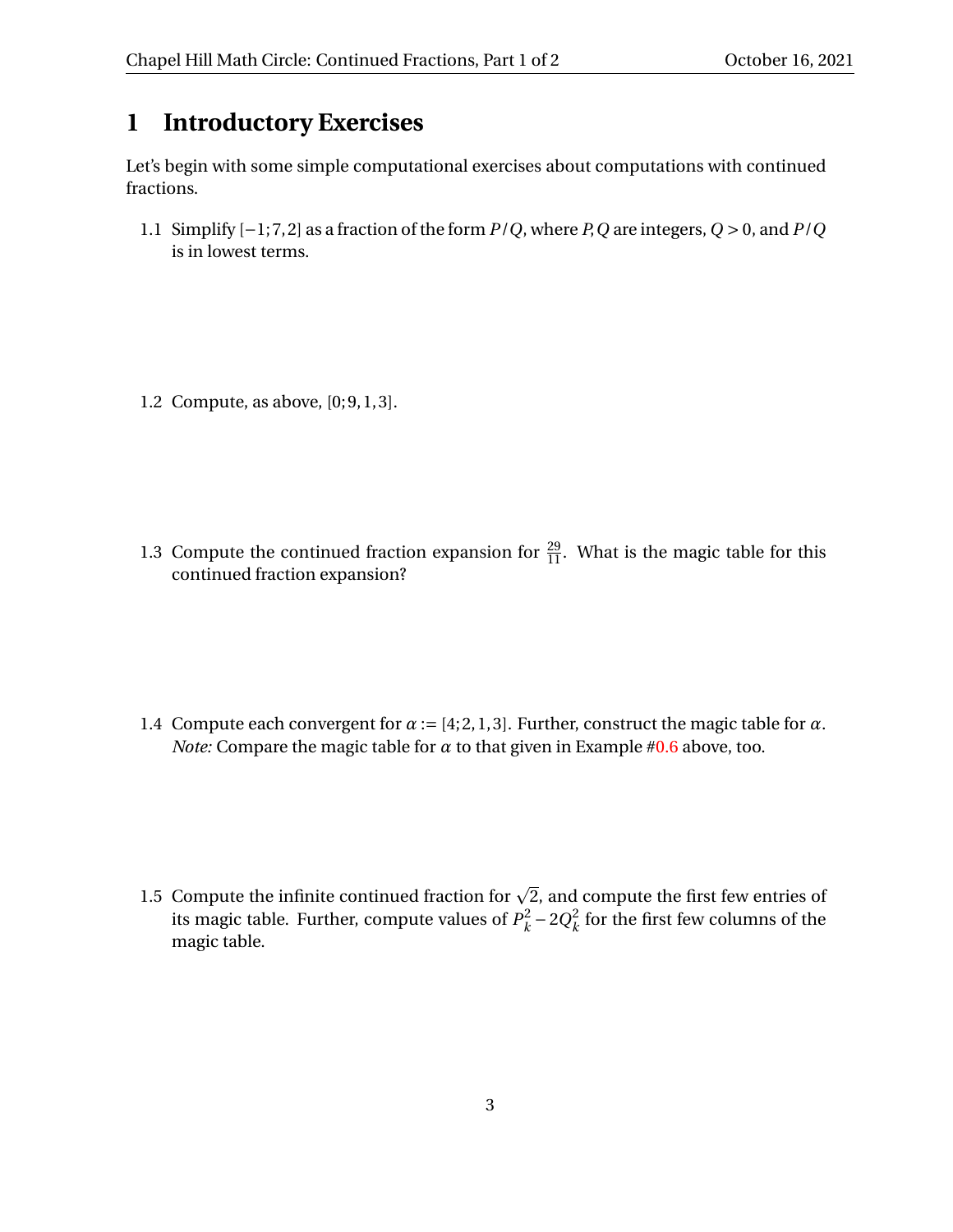- 1.6 Assuming convergence, compute the value for the infinite continued fraction  $\alpha$  :=  $[1; 1, 1, \ldots] = [1; 1]$ . Construct the magic table, and compute the first few entries.
- 1.7 Compute the infinite continued fraction expansion for  $\sqrt{2}$ . For the first few columns of its magic table, compute the values  $P_k^2$  $k^2 - 41Q_k^2$ *k* .

## **2 Properties of Convergents and the Magic Table**

Next, we consider some exercises exploring the properties of the convergents and the magic table for a given continued fraction. *Note:* proofs for many of these exercises can be obtained via [mathematical induction.](https://en.wikipedia.org/wiki/Mathematical_induction) If you're unfamiliar with induction, then find a volunteer or fellow student who can explain it.

2.1 Prove that for any continued fraction  $[a_0; a_1, a_2,..., a_n]$ , we have  $Q_0 \geq 1$ ,  $Q_1 \geq 1$ ,  $Q_2 \geq 2$ , *Q*<sub>3</sub> ≥ 3, *Q*<sub>4</sub> ≥ 5, and in general, *Q<sub>n</sub>* > *Q<sub>n</sub>*−1 and *Q<sub>n</sub>* > *n*+1 for all *n* ≥ 3. (Can you provide an even better lower bound for  $Q_k$ ?)

2.2 Let  $[a_0; a_1, a_2, \ldots, a_n]$  be a continued fraction. Prove that for each integer *k* with  $1 \le$  $k \leq n$ , we have

$$
\det\begin{bmatrix} P_{k-1} & P_k \ Q_{k-1} & Q_k \end{bmatrix} := P_{k-1}Q_k - Q_{k-1}P_k = (-1)^k.
$$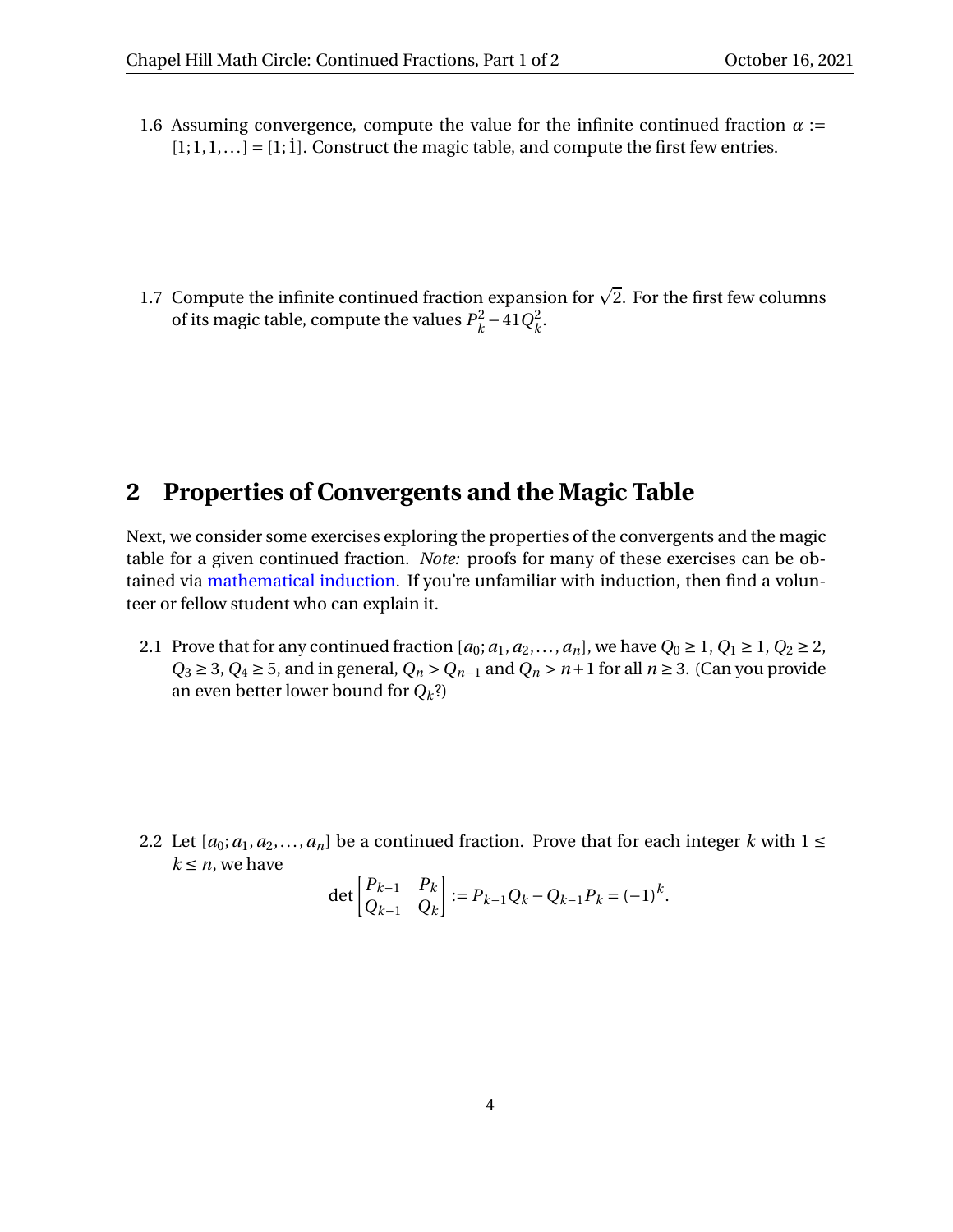2.3 Let  $[a_0; a_1, a_2, \ldots, a_n]$  be a continued fraction. Prove that for each integer *k* with  $1 \leq$  $k \leq n$ , we have

$$
\det\begin{bmatrix} P_{k-2} & P_k \ Q_{k-2} & Q_k \end{bmatrix} := P_{k-2}Q_k - Q_{k-2}P_k = (-1)^{k-1}a_k.
$$

2.4 Let  $\alpha := [a_0; a_1, \ldots, a_n]$  be a continued fraction. Prove that  $\alpha = \frac{P_n}{Q_n}$  $\frac{P_n}{Q_n}$ ; that is, prove that the continued fraction *α* is recovered as the quotient entries under index *n* in the magic table. Moreover, prove that  $\frac{P_n}{Q_n}$  is already in lowest terms.

2.5 Let  $\alpha := [a_0; a_1, \ldots, a_n]$ , where each  $a_k > 0$ . If  $\alpha = \frac{P_n}{Q_n}$  $\frac{P_n}{Q_n}$ , prove that  $\alpha' := [a_n; a_{n-1},..., a_1, a_0] =$ *Pn*  $\frac{P_n}{P_{n-1}}$ . Compare to Example [#0.6](#page-1-0) and Exercise [#1.4.](#page-2-0)

2.6 Prove that for all *k* for which the quantity makes sense,

$$
\left| \frac{P_k}{Q_k} - \frac{P_{k+1}}{Q_{k+1}} \right| = \frac{1}{Q_k Q_{k+1}} \le \frac{1}{Q_k^2}.
$$

2.7 Let  $\alpha := [a_0; a_1, \ldots, a_n]$  be a finite continued fraction. Prove that for each *k* with  $0 \le$  $k \le n$  and  $\alpha_k := [a_0; a_1, \ldots, a_k]$ , we have

$$
\alpha_0 < \alpha_2 < \alpha_4 < \cdots < \alpha < \cdots < \alpha_5 < \alpha_3 < \alpha_1.
$$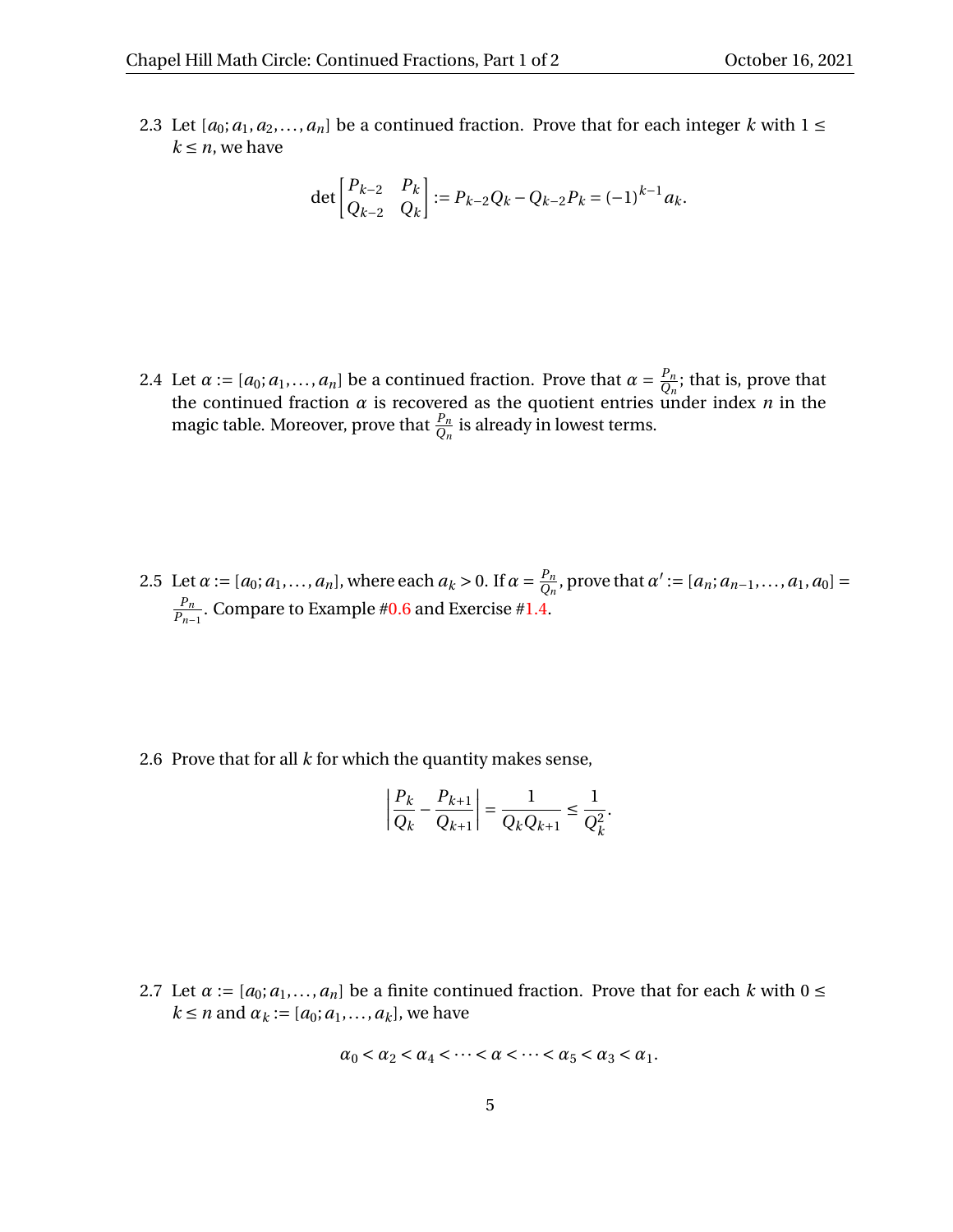2.8 Let  $[a_0; a_1, a_2, \ldots, a_n, \ldots]$  be an infinite continued fraction, as in Definition def:infinite continued fraction. Explain why this infinite continued fraction must represent an actual real number. For those of you with some basic understanding of the relevant concepts, this means that you should give some argument why

$$
\lim_{n\to\infty}[a_0;a_1,a_2,\ldots,a_n]
$$

exists.

2.9 Let  $\alpha$  be any real number. Explain how to obtain a continued fraction representation for *α*. Must this continued fraction for *α* be unique?

#### **3 Linear Diophantine Equations**

3.1 Let *a*,*b* be positive integers. If  $gcd(a, b) = 1$ , describe a method guaranteed to produce integers *x*, *y* such that  $ax + by = 1$ . More generally, if  $gcd(a, b) = d$ , how can we produce integers *x*, *y* such that  $ax + by = d$ ?

3.2 Let *a*, *b* be positive integers. If  $d := \gcd(a, b)$ , then describe a method to find integers *x* and *y* such that  $ax + by = d$ .

3.3 Let *a*, *b*, and *c* be arbitrarily given integers. Provide, with justification, a set of criteria for which the equation

$$
ax + by = c
$$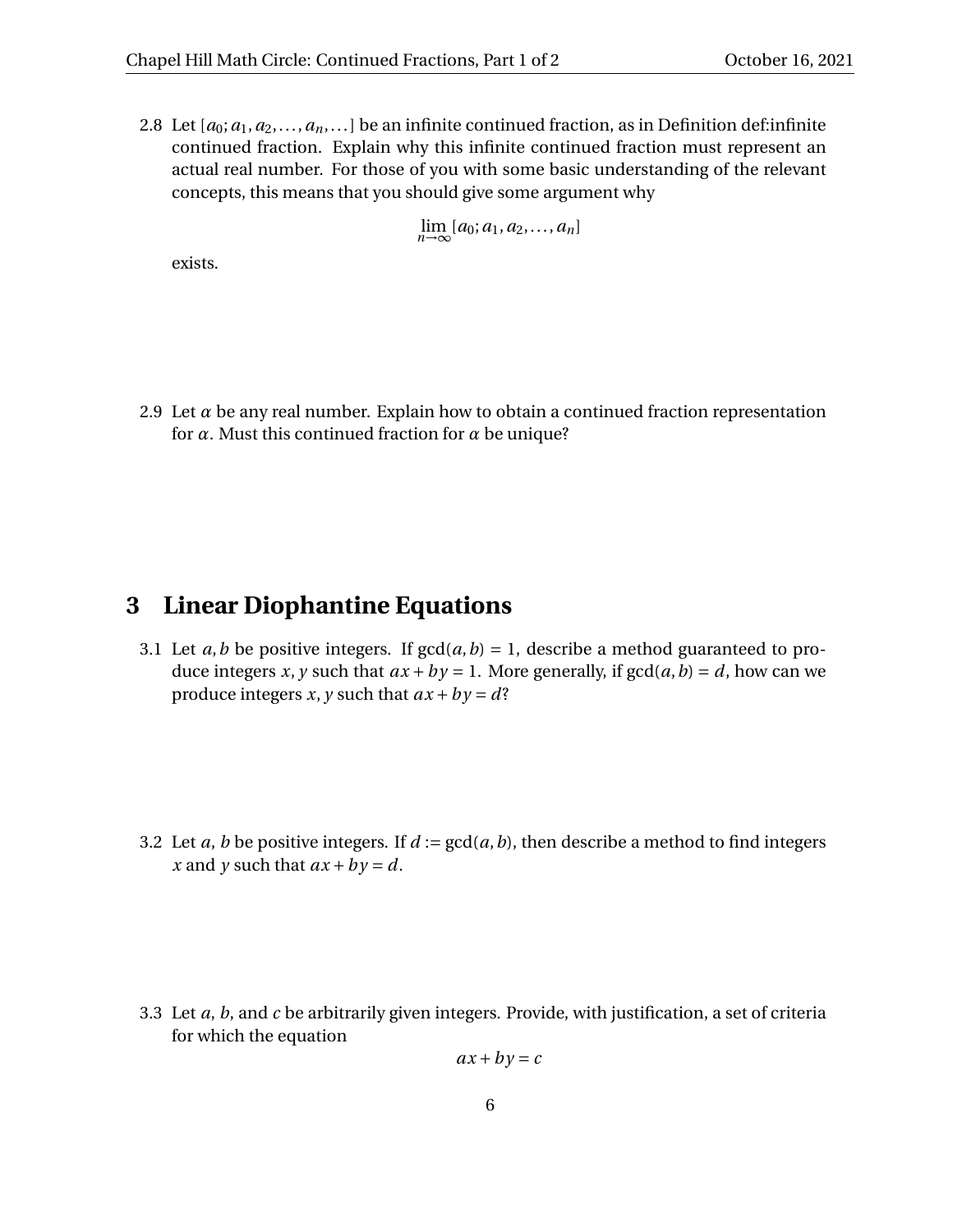has a solution such that *x* and *y* are both integers.

3.4 Let *a* and *m* be integers, with *m* > 1. We say that *x* is the *multiplicative inverse of a modulo m* if and only if *x* is an integer and  $ax \equiv 1 \pmod{m}$ . (For those unfamiliar with modular arithmetic: this means that *ax* − 1 is divisible by *m*.) *Important:* note that *x* must itself be an integer!

Fix an integer *m* > 1. Give a complete characterization of all integers *a* such that *a* has a multiplicative inverse modulo *m*. For those *a* admitting a multiplicative inverse modulo *m*, provide a method for computing such a multiplicative inverse.

3.5 Compute, if possible, the following multiplicative inverses modulo *m* for *a*:

(a) 
$$
a := 4, m := 17
$$

(b) 
$$
a := 43, m := 257
$$

(c) *a* := 17, *m* := 119

3.6 Let  $a_1, \ldots, a_k$ ,  $c$  be integers. When can we solve the Diophantine equation

$$
a_1x_1 + a_2x_2 + \cdots a_kx_k = c
$$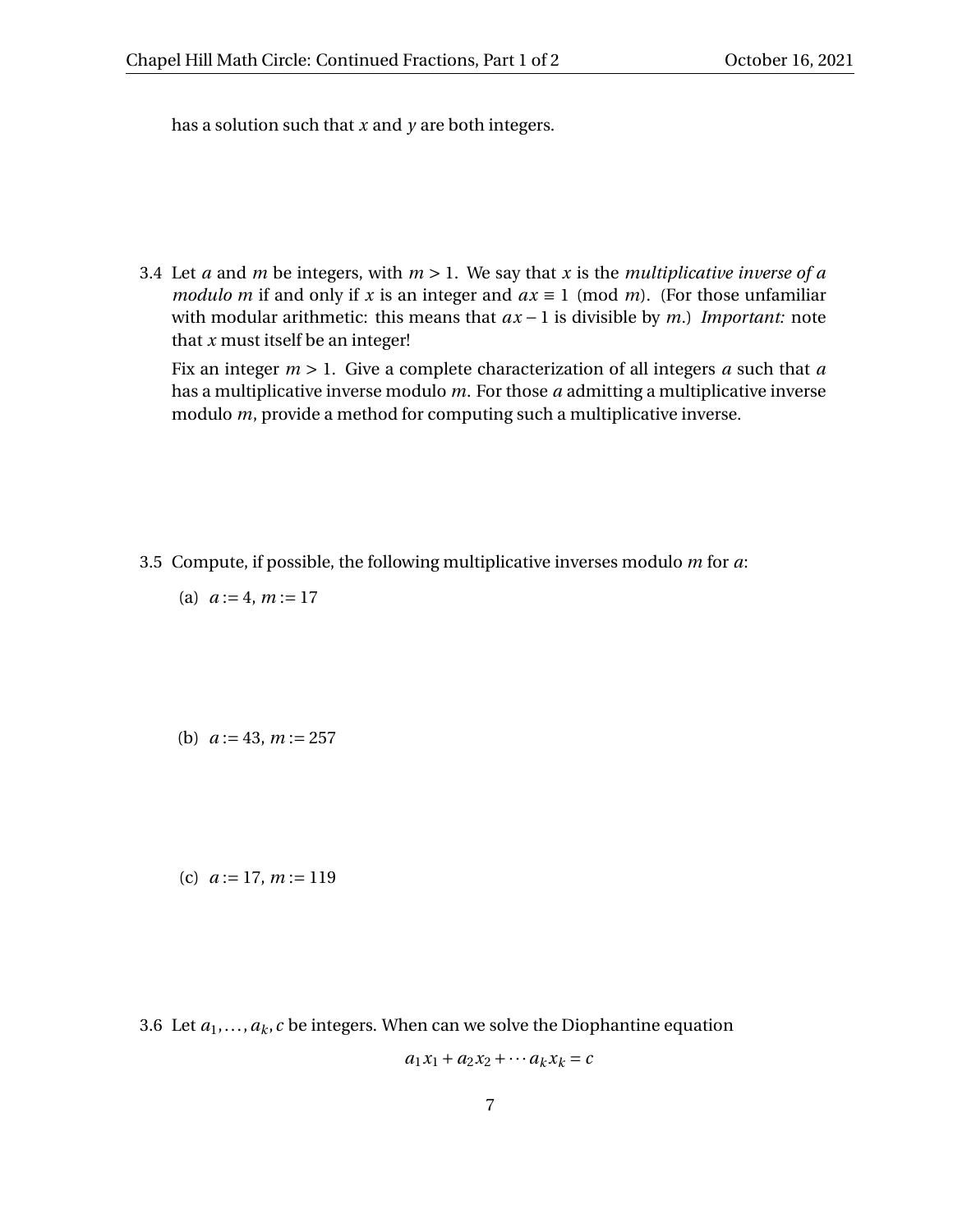for integers  $x_1, \ldots, x_k$ ? For those cases where a solution exists, describe an algorithm for producing at least one solution.

#### **4 Rational Approximations**

4.1 Let  $\alpha$  be an irrational real number. Then for all nonnegative integers  $n$ , we have

$$
\left|\alpha - \frac{P_n}{Q_n}\right| < \frac{1}{Q_n^2}.
$$

*Note:* A priori, we could expect that

$$
\left|\alpha - \frac{P_n}{Q_n}\right| \le \frac{1}{2Q_n}.
$$

Being able to approximate *α* to within the *square* of the denominator of the convergent is a considerable improvement over this initial worst-case scenario.

4.2 Let  $\alpha$  be a real number, and let  $\frac{P_{n-1}}{Q_{n-1}}, \frac{P_n}{Q_n}$  $\frac{P_n}{Q_n}$  be consecutive convergents to *α*. Then

$$
\left|\alpha-\frac{P_n}{Q_n}\right|<\left|\alpha-\frac{P_{n-1}}{Q_{n-1}}\right|.
$$

4.3 Here, we shall build up to a basic result establishing another sense in which the convergents to *α* are "good" rational approximations to *α*. First, we state the following without proof: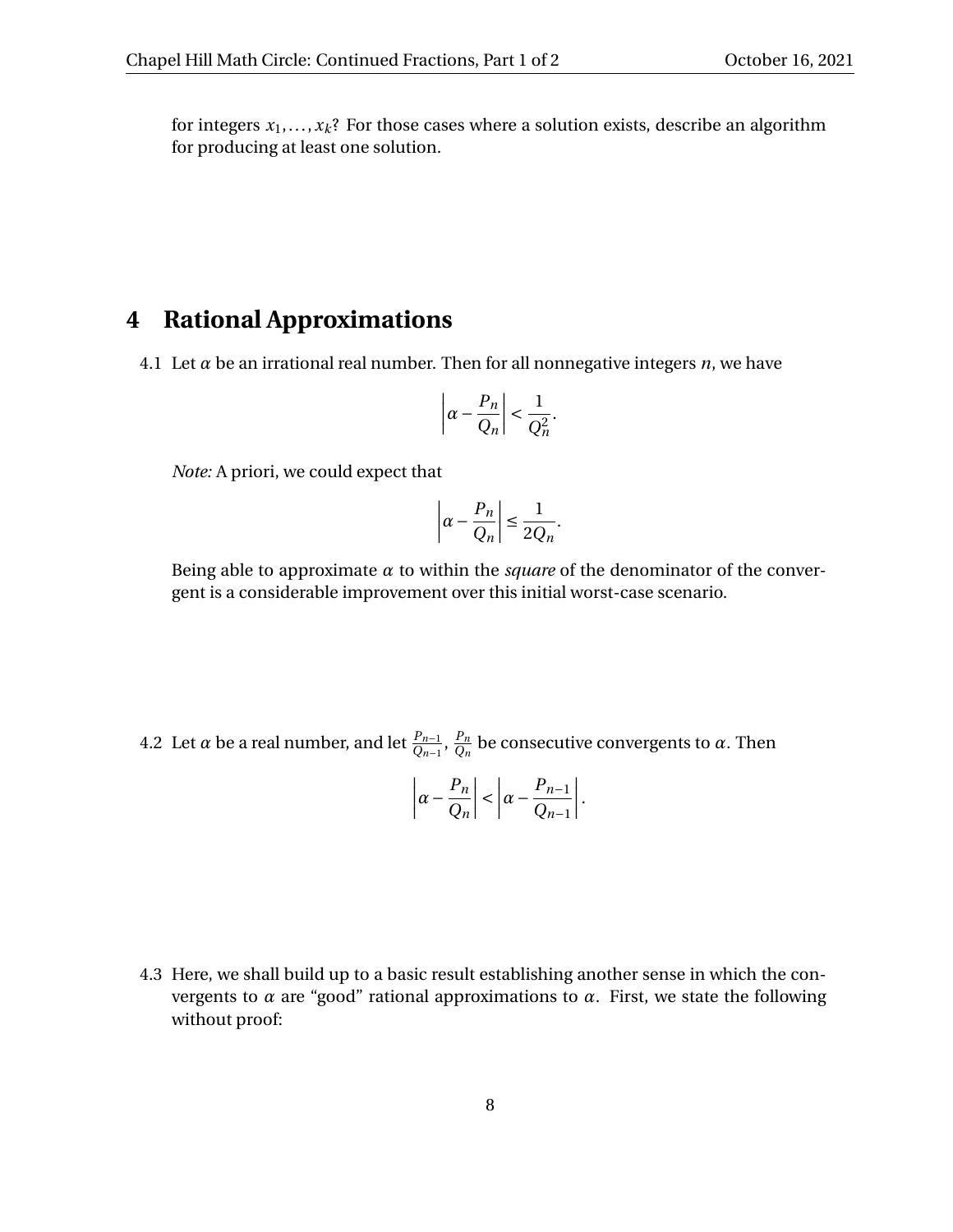**Theorem 4.1** (Pick's Theorem)**.** *Let P be a simple polygon in the plane, each of whose vertices is a lattice point. (That is, for each vertex V on the boundary of P, both the x- and y-coordinates of V are integers.) Let I denote the number of lattice points in the interior of P, and let B denote the number of lattice points on the boundary. (I.e., B counts the number of lattice points that lie on the edges of the boundary of P.) Then the area A of P is given by the formula*

$$
A = I + \frac{B}{2} - 1.
$$

(a) Let  $(a, b)$  and  $(c, d)$  be points in the plane. Consider the parallelogram *P* whose vertices are  $(0, 0)$ ,  $(a, b)$ ,  $(c, d)$ , and  $(a+c, b+d)$ . Then

$$
\text{Area}(P) = \left| \det \begin{bmatrix} a & c \\ b & d \end{bmatrix} \right| = |ad = bc|.
$$

(b) Let  $\alpha$  be a real number, and let  $\frac{P_k}{Q_k}$  be a convergent to  $\alpha$ . If  $\frac{P}{Q}$  is any rational number with  $P, Q \in \mathbb{Z}$ ,  $Q > 0$ , and  $\check{Q} < Q_k$ , then

$$
\left|\alpha - \frac{P_k}{Q_k}\right| < \left|\alpha - \frac{P}{Q}\right|.
$$

That is, we cannot find a better rational approximation to  $\alpha$  than  $\frac{P_k}{Q_k}$  using a smaller denominator.

4.4 Let  $\alpha$  be an irrational number. Prove that for infinitely many convergents  $\frac{P_n}{Q_n}$ , we have

$$
\left|\frac{P_n}{Q_n} - \alpha\right| < \frac{1}{2Q_n^2}.
$$

*Hint:* Prove that for any two consecutive convergents, at least one must satisfy this stronger condition.

*Note:* In general, the best possible result we can obtain is that there are infinitely many convergents such that

$$
\left|\frac{P_n}{Q_n} - \alpha\right| < \frac{1}{\sqrt{5}Q_n^2};
$$